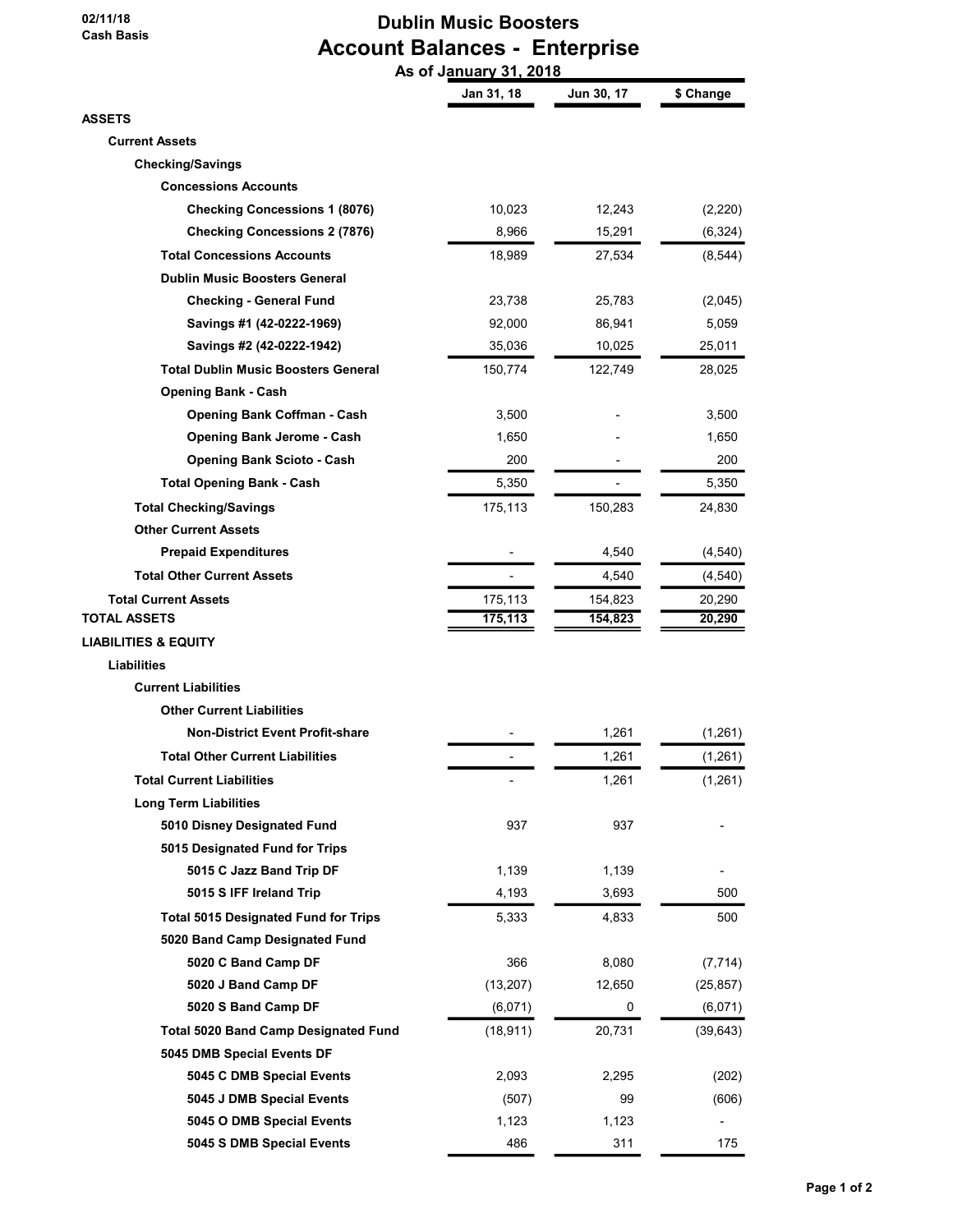# Dublin Music Boosters Account Balances - Enterprise As of January 31, 2018

|                                              | Jan 31, 18 | Jun 30, 17 | \$ Change |
|----------------------------------------------|------------|------------|-----------|
| <b>Total 5045 DMB Special Events DF</b>      | 3,195      | 3,829      | (634)     |
| 5050 Choir Designated Fund                   |            |            |           |
| 5050 C Choir DF                              | (147)      |            | (147)     |
| 5050 J Choir DF                              | 3,201      | 2,347      | 854       |
| <b>Total 5050 Choir Designated Fund</b>      | 3,054      | 2,347      | 707       |
| 5051 Orch Misc Designated Fund               |            |            |           |
| 5051 C Orch Misc Fund DF                     | 1,442      | 1,442      |           |
| 5051 J Orch Misc Fund DF                     | 1,088      | 1,088      |           |
| 5051 S Orch Misc Fund DF                     | 2,722      | 500        | 2,222     |
| <b>Total 5051 Orch Misc Designated Fund</b>  | 5,252      | 3,030      | 2,222     |
| 5060 Director's Designated Fund              |            |            |           |
| 5060 C Director's DF                         | 39,426     | 43,010     | (3,584)   |
| 5060 J Director's DF                         | 7,744      | 4,448      | 3,296     |
| 5060 S Director's DF                         | 522        | 222        | 300       |
| <b>Total 5060 Director's Designated Fund</b> | 47,691     | 47,680     | 11        |
| 6010 Video Designated Fund                   |            |            |           |
| 6010 C Video Fund DF                         | 5,665      | 2,717      | 2,948     |
| 6010 J Video Fund DF                         | 3,295      | 1,946      | 1,349     |
| 6010 S Video Fund DF                         | 0          | 0          |           |
| <b>Total 6010 Video Designated Fund</b>      | 8,959      | 4,663      | 4,297     |
| 6020 Uniform Fee Acc Desig Fnd               |            |            |           |
| 6020 C Uniform Fees/Acces DF                 | 1,676      | 0          | 1,676     |
| 6020 J Uniform Fees/Acces DF                 | 6,955      | 1,594      | 5,360     |
| 6020 S Uniform Fees/Acces DF                 | 15,986     | 14,694     | 1,293     |
| Total 6020 Uniform Fee Acc Desig Fnd         | 24,617     | 16,288     | 8,329     |
| 6040 Orchestra Uniform                       |            |            |           |
| <b>S Orchestra Uniform</b>                   | (0)        | (0)        |           |
| <b>Total 6040 Orchestra Uniform</b>          | (0)        | (0)        |           |
| 6045 Choral Uniform DF                       |            |            |           |
| 6045 S Choral Uniform                        | 27         | (0)        | 28        |
| Total 6045 Choral Uniform DF                 | 27         | (0)        | 28        |
| 8150 Inst Purc Designated Fund               |            |            |           |
| 8150 C Instru Purchase Fund DF               | 2,955      | 2,955      |           |
| 8150 J Instru Purchase Fund DF               | 3,082      | 3,082      |           |
| 8150 S Instru Purchase Fund DF               | (1,100)    | 676        | (1,776)   |
| <b>Total 8150 Inst Purc Designated Fund</b>  | 4,937      | 6,713      | (1,776)   |
| <b>Reserve Fund 30% of Budget</b>            | 30,000     | 30,000     |           |
| <b>Total Long Term Liabilities</b>           | 115,090    | 141,051    | (25,960)  |
| <b>Total Liabilities</b>                     | 115,090    | 142,312    | (27, 221) |
| <b>Equity</b>                                |            |            |           |
| <b>Unrestricted Net Assets</b>               | 12,511     | 5,089      | 7,422     |
| <b>Net Income</b>                            | 47,512     | 7,422      | 40,090    |
| <b>Total Equity</b>                          | 60,023     | 12,511     | 47,512    |
| <b>TOTAL LIABILITIES &amp; EQUITY</b>        | 175,113    | 154,823    | 20,290    |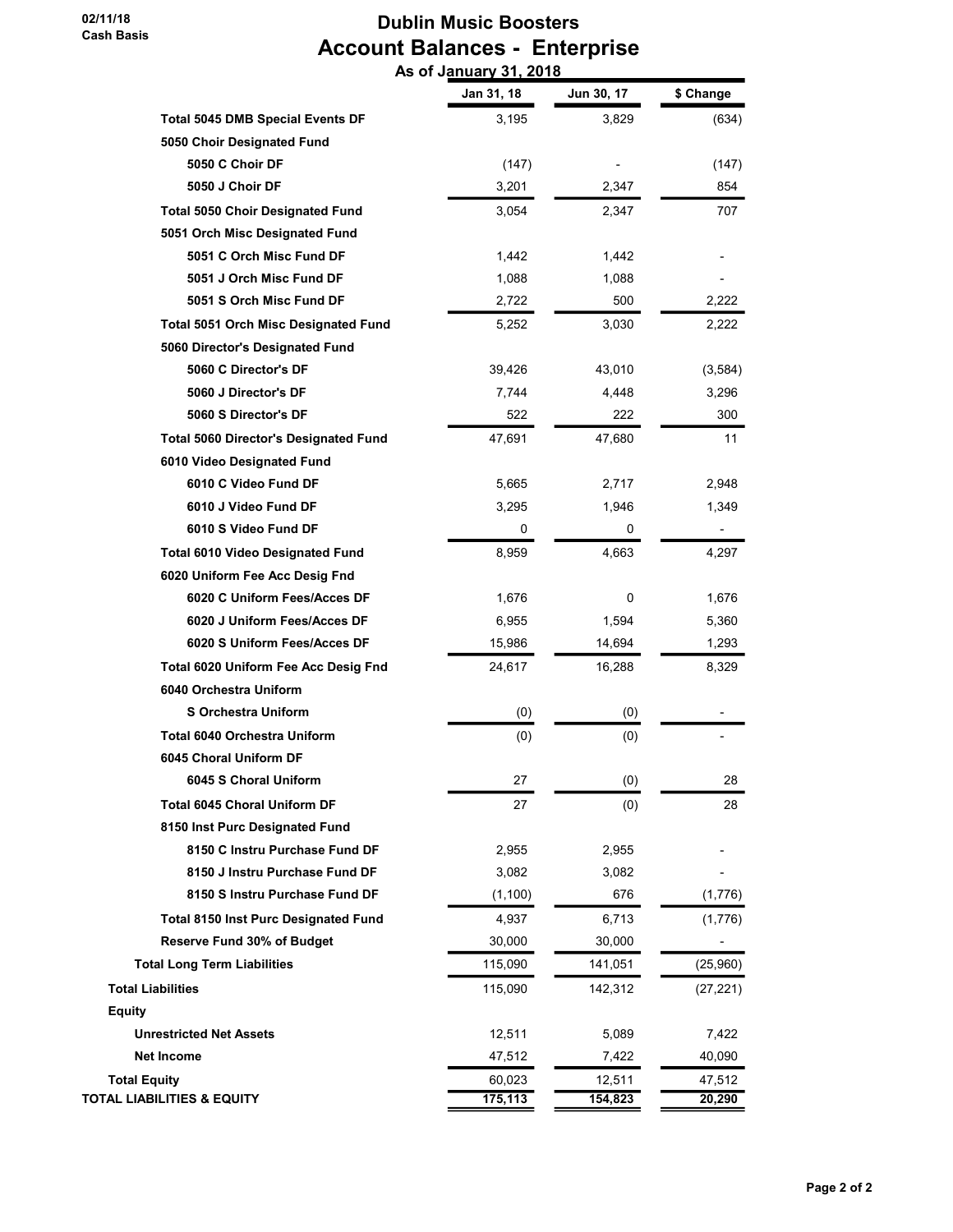|                                         | Jul '17 - Jan 18 | <b>Annual Budget</b> | Variance  |
|-----------------------------------------|------------------|----------------------|-----------|
| <b>Ordinary Income/Expense</b>          |                  |                      |           |
| Income                                  |                  |                      |           |
| 0000 Corp Gifts & Uncatgzed Inc         |                  |                      |           |
| 0000 O Corporate Matching Gifts         | 40               |                      | 40        |
| Total 0000 Corp Gifts & Uncatgzed Inc   | 40               |                      | 40        |
| 1010 Annual Fund Drive                  |                  |                      |           |
| 1010 Annual Fund Drive Income           | 36,249           | 38,300               | (2,051)   |
| 1010 Fund Drive Expenses                | (72)             |                      | (72)      |
| <b>Total 1010 Annual Fund Drive</b>     | 36,177           | 38,300               | (2, 123)  |
| 1011 Concessions Income                 |                  |                      |           |
| <b>1011 District Event Income</b>       | 121,363          | 136,000              | (14, 637) |
| 2011 Concessions Expense                | (204)            |                      | (204)     |
| 2011 Cost of Goods Sold                 | (51, 336)        | (63, 500)            | 12,164    |
| <b>Total 1011 Concessions Income</b>    | 69,823           | 72,500               | (2,677)   |
| 1030 Misc Fund Raiser                   |                  |                      |           |
| 1030 O Misc Fund Raiser                 | 643              | 6,000                | (5,357)   |
| 1030 Z Kroger Reward Cards              | 376              |                      | 376       |
| <b>Total 1030 Misc Fund Raiser</b>      | 1,018            | 6,000                | (4,982)   |
| 1040 Interest Income                    | 70               | 200                  | (131)     |
| 1100 Special Events Income              |                  |                      |           |
| 1110 Dublin Showcase                    | 12,933           |                      | 12,933    |
| 1120 DFL Championships                  | 338              |                      | 338       |
| 1130 Emerald City Music Games           | 2,983            |                      | 2,983     |
| <b>Total 1100 Special Events Income</b> | 16,253           |                      | 16,253    |
| <b>1200 School Fundraisers</b>          |                  |                      |           |
| 1200 C_Coffman Fundraisers              | 9,352            |                      | 9,352     |
| 1200 J_Jerome Fundraisers               | 4,585            |                      | 4,585     |
| 1200 S_Scioto Fundraisers               | 121              |                      | 121       |
| <b>Total 1200 School Fundraisers</b>    | 14,058           |                      | 14,058    |
| <b>Total Income</b>                     | 137,440          | 117,000              | 20,440    |
| <b>Gross Profit</b>                     | 137,440          | 117,000              | 20,440    |
| <b>Expense</b>                          |                  |                      |           |
| 200a General Booster Expenses           |                  |                      |           |
| 1051 Bank Activity                      |                  |                      |           |
| 1051 O Bank Charges                     | 634              | 350                  | (284)     |
| <b>Total 1051 Bank Activity</b>         | 634              | 350                  | (284)     |
| 2010 Officer's Expenses                 |                  |                      |           |
| 2010 C Officer's Expense                | 49               |                      | (49)      |
| 2010 O Officer's Expense                |                  |                      |           |
| 2010 O Accounting                       |                  | 910                  | 910       |
| 2010 O Insurance                        | 796              | 1,200                | 404       |
| 2010 O Officer's Expense - Other        | 226              | 860                  | 634       |
| Total 2010 O Officer's Expense          | 1,022            | 2,970                | 1,948     |
| <b>Total 2010 Officer's Expenses</b>    | 1,071            | 2,970                | 1,899     |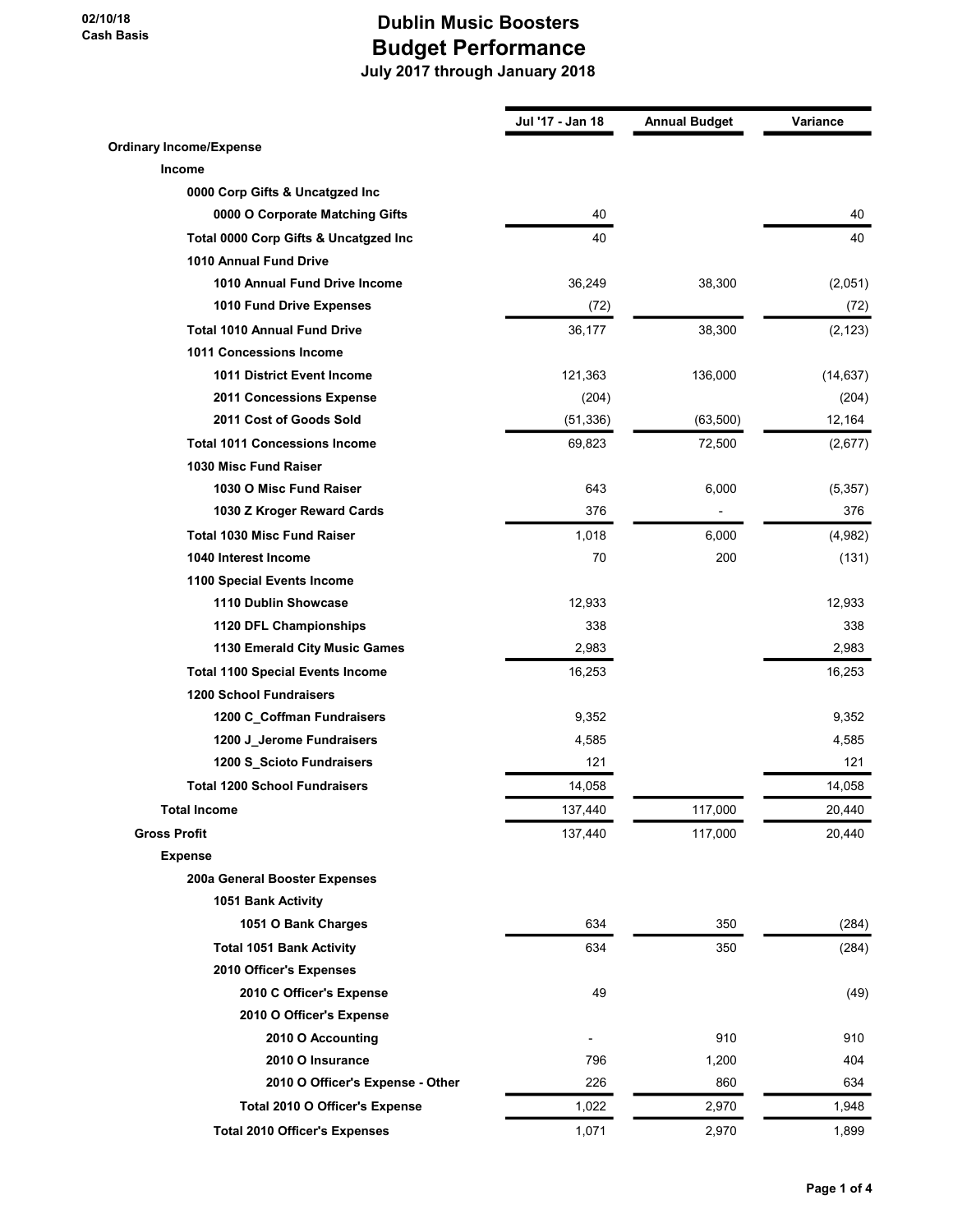|                                            | Jul '17 - Jan 18 | <b>Annual Budget</b> | Variance |
|--------------------------------------------|------------------|----------------------|----------|
| <b>2020 Communications</b>                 |                  |                      |          |
| 2020 O Communications                      | 1,200            | 1,200                |          |
| <b>Total 2020 Communications</b>           | 1,200            | 1,200                |          |
| 2030 Memorial Scholarship                  |                  |                      |          |
| 2030 C Memorial Scholarship                |                  | 1,000                | 1,000    |
| 2030 J Memorial Scholarship                |                  | 1,000                | 1,000    |
| 2030 S Memorial Scholarship                |                  | 1,000                | 1,000    |
| <b>Total 2030 Memorial Scholarship</b>     |                  | 3,000                | 3,000    |
| <b>Total 200a General Booster Expenses</b> | 2,904            | 7,520                | 4,616    |
| 200b Choir, Orchestra & MS                 |                  |                      |          |
| 2041 Awards - Vocal HS                     |                  |                      |          |
| 2041 C Awards Vocal HS                     |                  | 500                  | 500      |
| 2041 J Awards Vocal HS                     |                  | 630                  | 630      |
| 2041 S Awards Vocal HS                     |                  | 700                  | 700      |
| Total 2041 Awards - Vocal HS               |                  | 1,830                | 1,830    |
| 2050 Elementary Music                      |                  | 2,400                | 2,400    |
| 2060 Middle School Awards                  |                  | 720                  | 720      |
| 2065 Middle School Honors Fest             |                  | 1,350                | 1,350    |
| 2070 Middle School Music                   | 1,058            | 8,000                | 6,942    |
| 2090 Clinics Choral                        |                  |                      |          |
| 2090 C Clinics Choral                      |                  | 500                  | 500      |
| 2090 J Clinics Choral                      |                  | 600                  | 600      |
| 2090 S Clinics Choral                      |                  | 361                  | 361      |
| <b>Total 2090 Clinics Choral</b>           |                  | 1,461                | 1,461    |
| 2094 Clinics Orchestra                     |                  |                      |          |
| 2094 C Clinics Orchestra                   |                  | 400                  | 400      |
| 2094 J Clinics Orchestra                   |                  | 360                  | 360      |
| 2094 S Clinics Orchestra                   |                  | 289                  | 289      |
| <b>Total 2094 Clinics Orchestra</b>        | $\overline{a}$   | 1,049                | 1,049    |
| 2100 Choral Accessories                    |                  |                      |          |
| 2100 C Choral Accessories                  | 439              | 500                  | 61       |
| 2100 J Choral Accessories                  |                  | 720                  | 720      |
| 2100 S Choral Accessories                  |                  | 577                  | 577      |
| <b>Total 2100 Choral Accessories</b>       | 439              | 1,797                | 1,358    |
| 2101 Orchestra Accessories                 |                  |                      |          |
| 2101 C Orchestra Accessories               | 905              | 900                  | (5)      |
| 2101 J Orchestra Accessories               |                  | 720                  | 720      |
| 2101 S Orchestra Accessories               |                  | 577                  | 577      |
| <b>Total 2101 Orchestra Accessories</b>    | 905              | 2,197                | 1,292    |
| Total 200b Choir, Orchestra & MS           | 2,402            | 20,804               | 18,402   |
| 200c HS Band Fixed Exp                     |                  |                      |          |
| 2031 Field Cmder Scholarships              |                  |                      |          |
| 2031 C Scholarships                        | 620              | 1,350                | 730      |
| 2031 J Scholarships                        |                  | 800                  | 800      |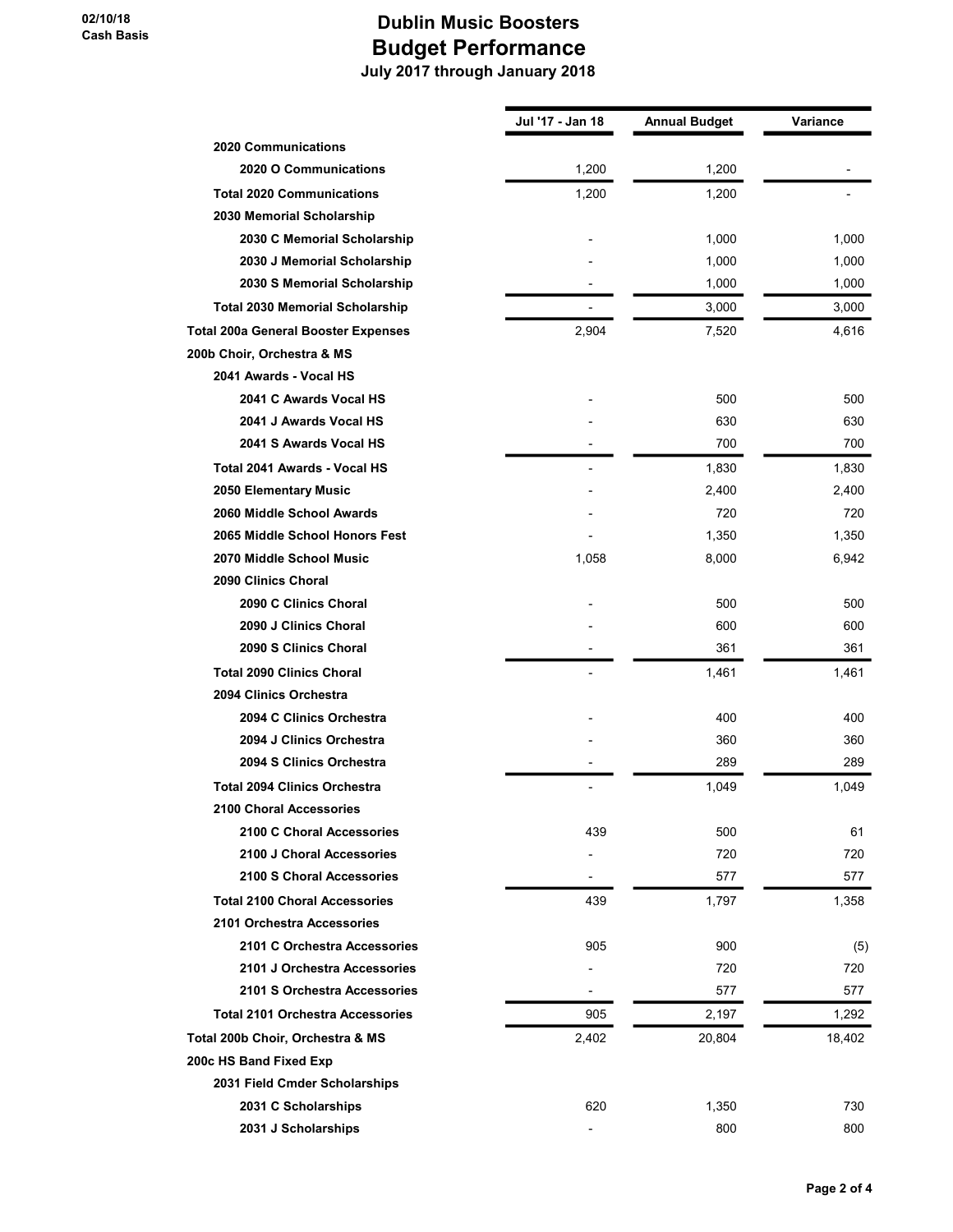|                                              | Jul '17 - Jan 18 | <b>Annual Budget</b>     | Variance |
|----------------------------------------------|------------------|--------------------------|----------|
| 2031 S Scholarships                          |                  | 400                      | 400      |
| <b>Total 2031 Field Cmder Scholarships</b>   | 620              | 2,550                    | 1,930    |
| 2110 Transportation Maintenance              |                  |                          |          |
| 2110 C Transportation Maint                  | 151              | 200                      | 49       |
| 2110 J Transportation Maint                  | 550              | 550                      |          |
| 2110 S Transportation Maint                  |                  | 160                      | 160      |
| <b>Total 2110 Transportation Maintenance</b> | 701              | 910                      | 209      |
| 2120 MarchingBand Show Design                |                  |                          |          |
| 2120 C Marching BandShow Design              | 14,345           | 11,250                   | (3,095)  |
| 2120 J Marching BandShow Design              | 10,596           | 11,250                   | 654      |
| 2120 S Marching BandShow Design              | 6,114            | 7,000                    | 886      |
| <b>Total 2120 MarchingBand Show Design</b>   | 31,055           | 29,500                   | (1, 555) |
| Total 200c HS Band Fixed Exp                 | 32,376           | 32,960                   | 584      |
| 200d Band Variable Expenses                  |                  |                          |          |
| 2040 Awards - Instrumental HS                |                  |                          |          |
| 2040 C Awards Instrumental HS                | 107              | 600                      | 493      |
| 2040 J Awards Instrumental HS                | 1,272            | 1,800                    | 528      |
| 2040 S Awards Instrumental HS                | $\overline{a}$   | 1,000                    | 1,000    |
| Total 2040 Awards - Instrumental HS          | 1,379            | 3,400                    | 2,021    |
| 2080 Repair / Replacement                    |                  |                          |          |
| 2080 C Repair/Replacement                    | 4,880            | 3,500                    | (1,380)  |
| 2080 J Repair/Replacement                    | 945              | 2,500                    | 1,555    |
| 2080 S Repair/Replacement                    | 402              | 2,000                    | 1,598    |
| Total 2080 Repair / Replacement              | 6,227            | 8,000                    | 1,773    |
| 2081 Percussion                              |                  |                          |          |
| 2081 C Percussion                            |                  | 2,500                    | 2,500    |
| 2081 J Percussion                            | 3,058            | 4,000                    | 942      |
| 2081 S Percussion                            | 966              | 1,500                    | 534      |
| <b>Total 2081 Percussion</b>                 | 4,024            | 8,000                    | 3,976    |
| 2091 Clinics Marching Band                   |                  |                          |          |
| 2091 C Clinics Marching Band                 |                  | 2,748                    | 2,748    |
| 2091 S Clinics Marching Band                 | 565              | 1,000                    | 435      |
| <b>Total 2091 Clinics Marching Band</b>      | 565              | 3,748                    | 3,183    |
| 2092 Clinics Flag Corps                      |                  |                          |          |
| 2092 C Clinics Flag Corps                    | 2,725            | 2,000                    | (725)    |
| 2092 S Clinics Flag Corps                    | 500              | 1,500                    | 1,000    |
| <b>Total 2092 Clinics Flag Corps</b>         | 3,225            | 3,500                    | 275      |
| 2093 Clinics Concert Band                    |                  |                          |          |
| 2093 C Cinics Concert Band                   |                  | 500                      | 500      |
| 2093 J Clnics Concert Band                   | 375              | 300                      | (75)     |
| 2093 S CInics Concert Band                   | 300              | $\overline{\phantom{a}}$ | (300)    |
| <b>Total 2093 Clinics Concert Band</b>       | 675              | 800                      | 125      |
| 2095 Clinics Jazz                            |                  |                          |          |
| 2095 C Clinics Jazz                          |                  | 400                      | 400      |
|                                              |                  |                          |          |